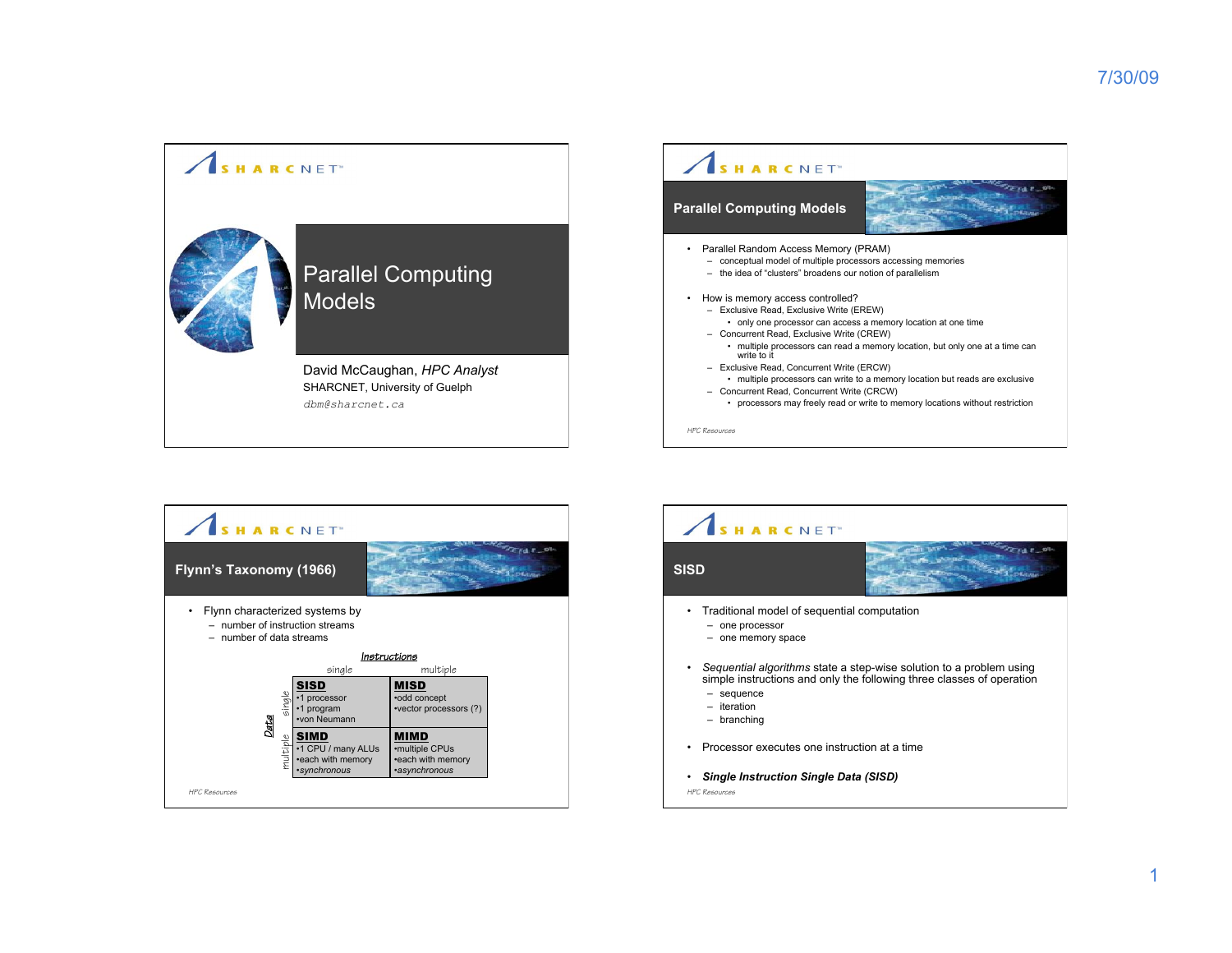$27.47$ 

 $z_{1,1}$ 





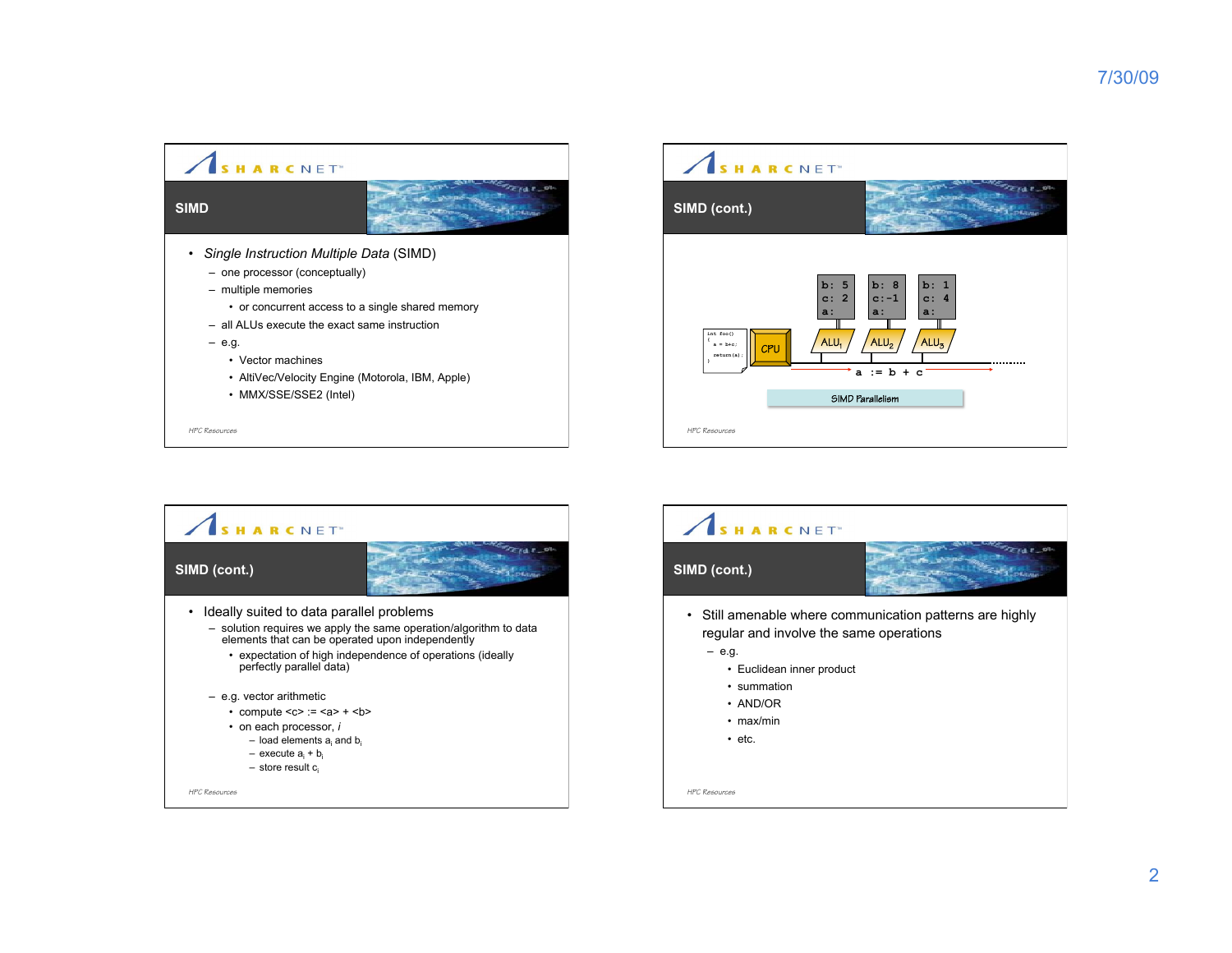





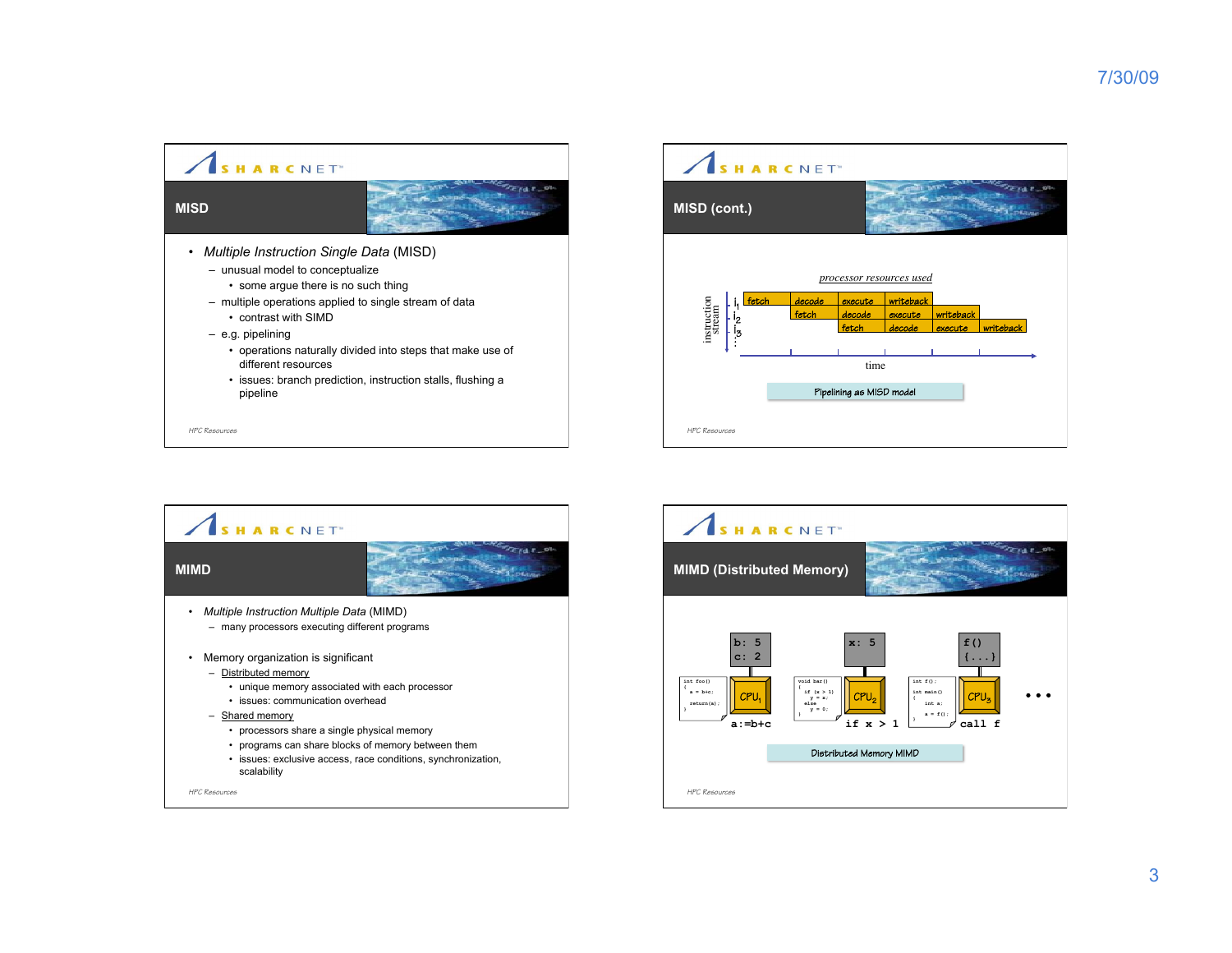





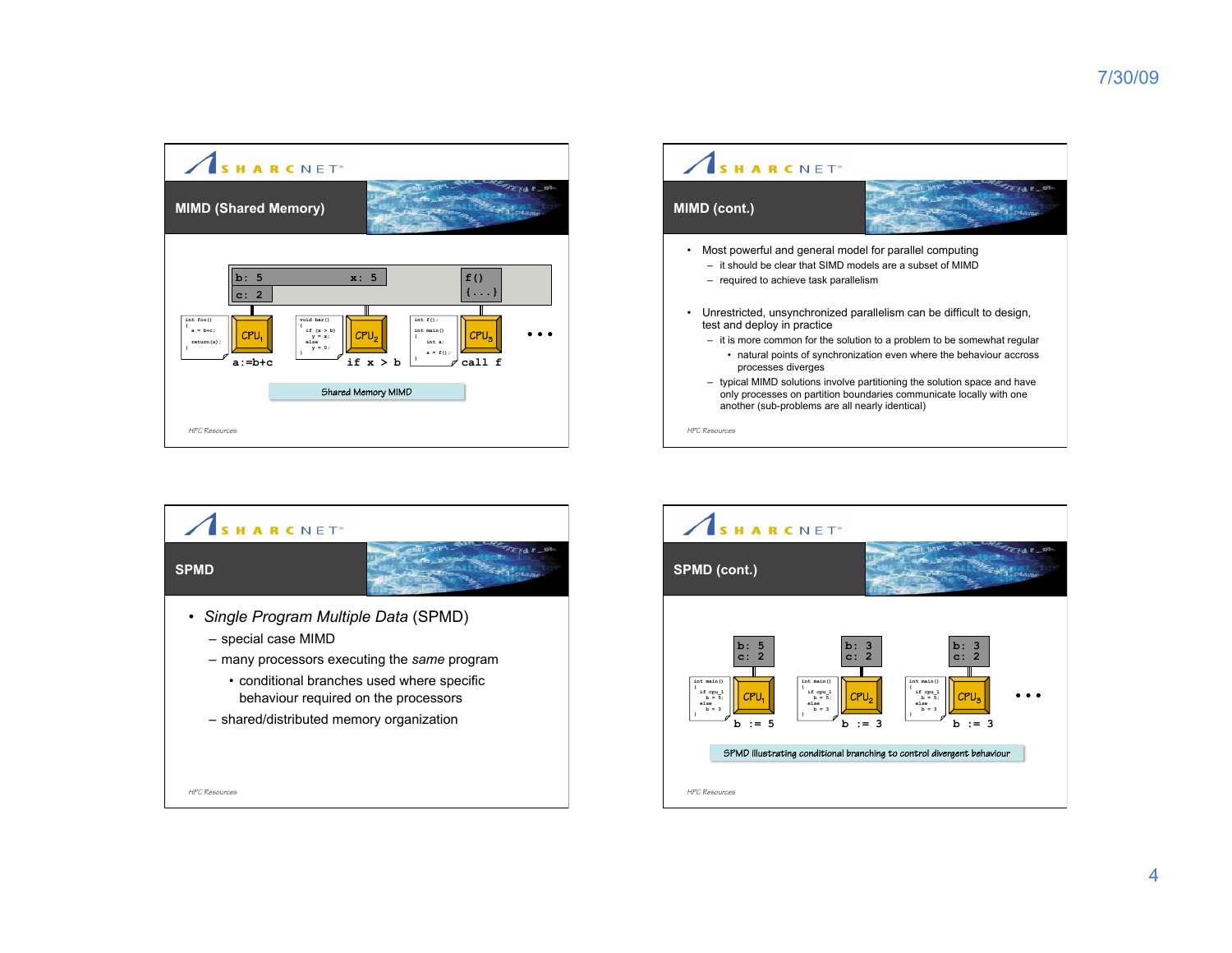





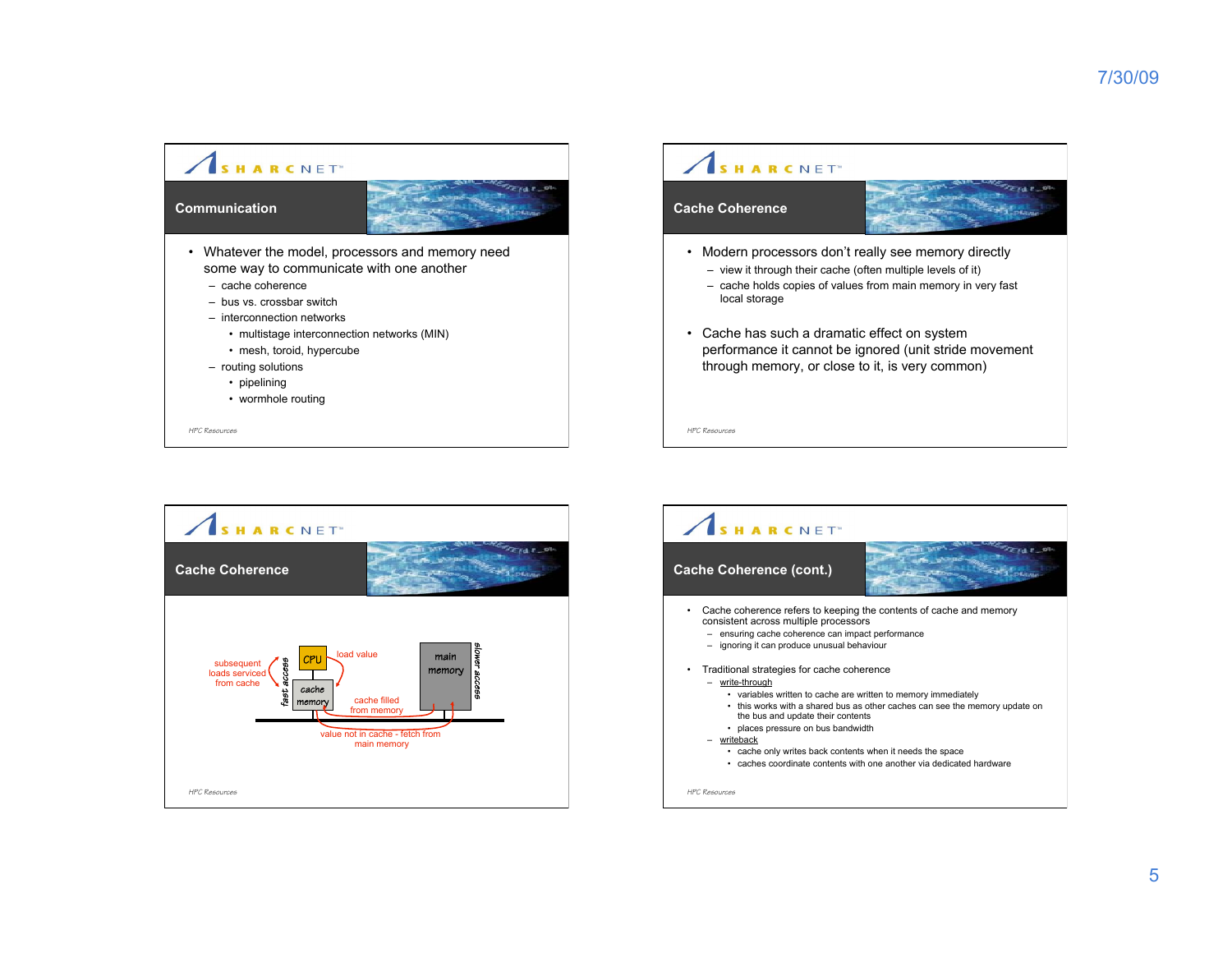

– overall performance can be affected depending on the cache coherence policy implemented by the system vendor





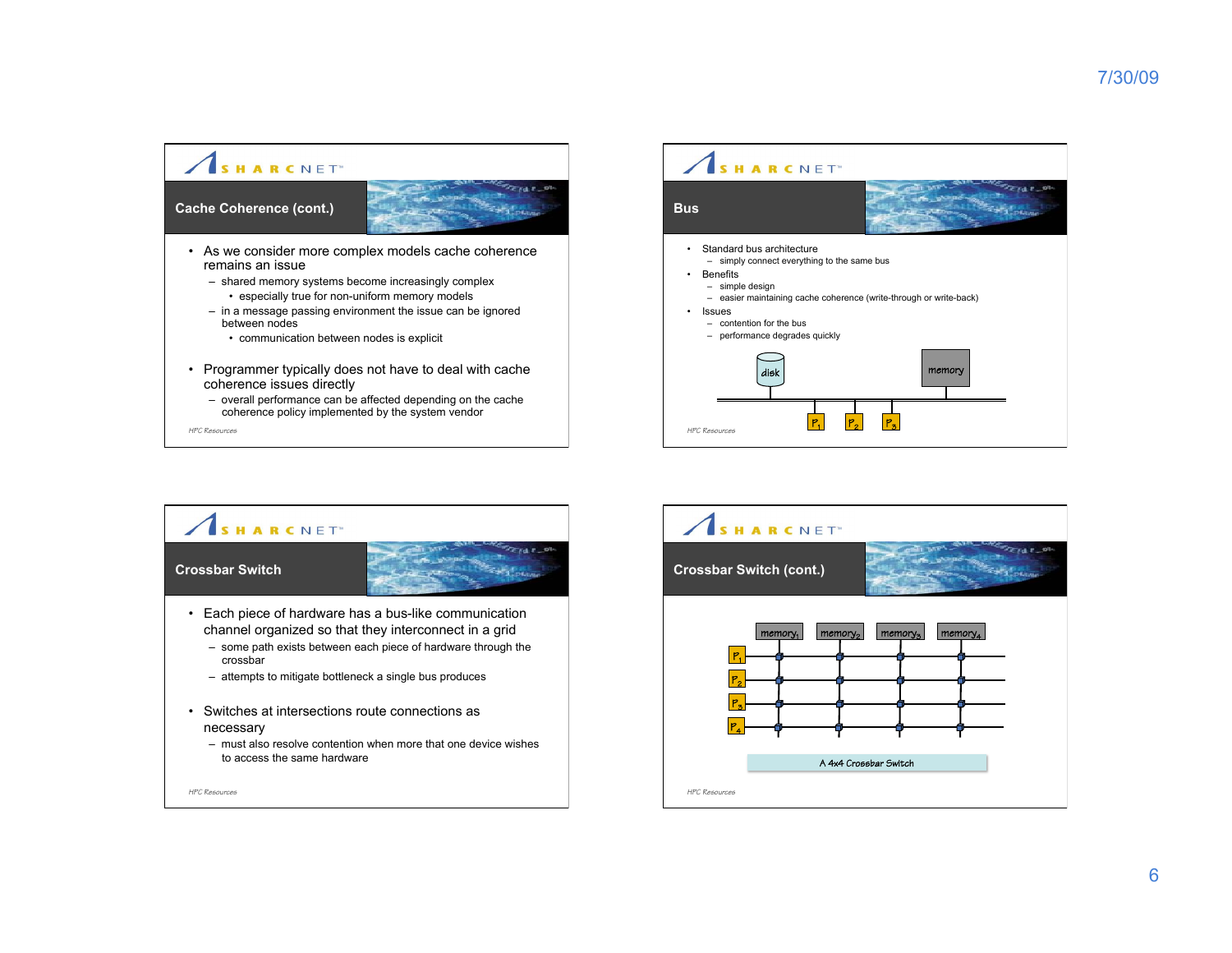

## SHARCNET<sup>®</sup>

## **Non-uniform Memory/ Clusters**



**FIAT 1** 

- Allow models to scale by abandoning uniform memory access
	- processors organized into nodes containing processors and local (fast) memory
	- nodes connected using an interconnect
	- local memory will be much faster than accessing memory on another node
		- shared memory systems may make global memory appear as a single memory space
		- in the extreme case is message passing in a cluster where there is no direct remote memory access